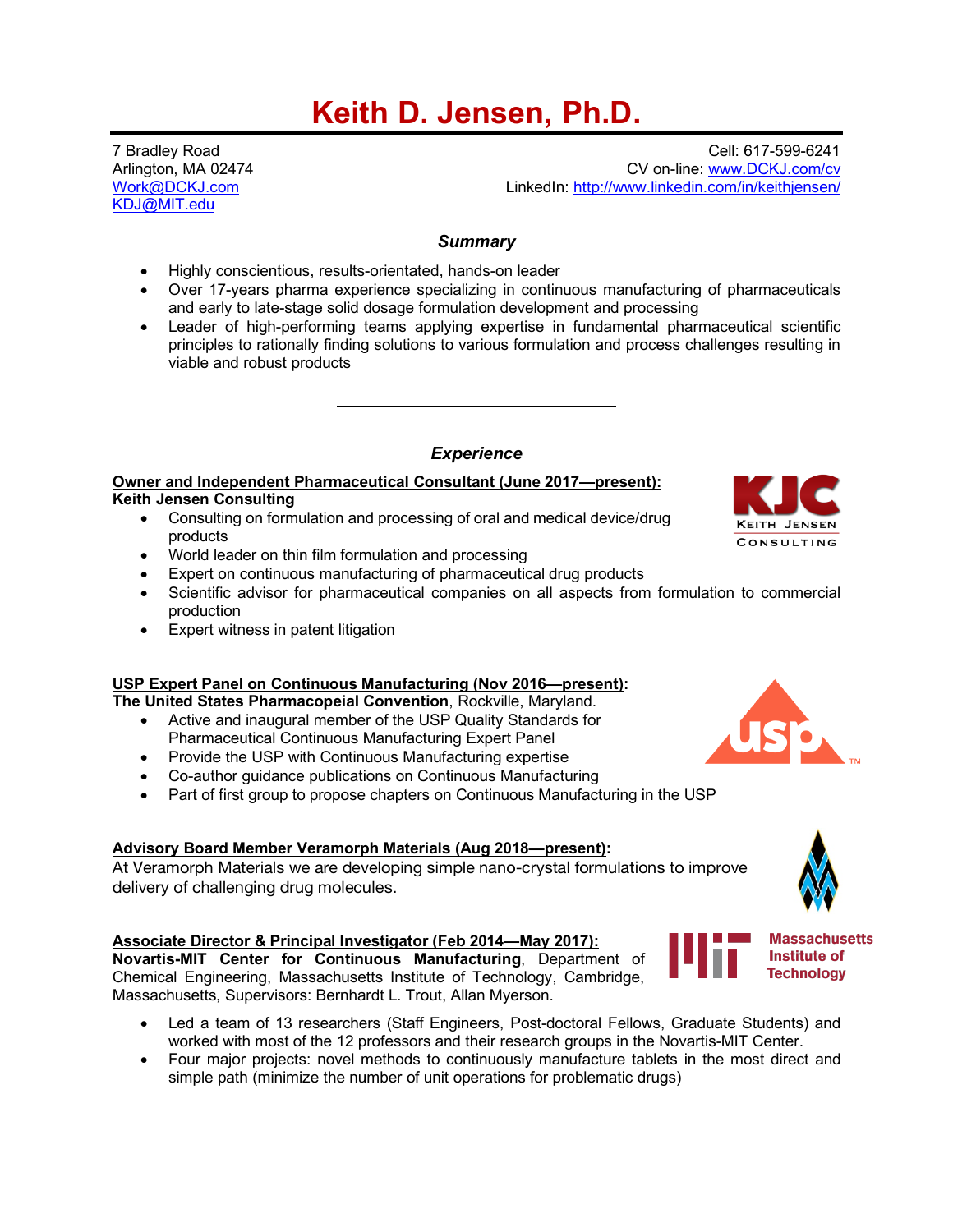- o Continuous heterogeneous crystallization of API on excipients for direct compression
	- § Crystallize problematic drugs (e.g. needles, poor flowability, etc.) directly onto excipients so that the excipient controls the particle morphology and properties
	- § Simplifies filtration and drying
	- § *Enables direct compression of problematic drugs*
	- § **2 Patent applications filed**
- o Tableting of API containing thin films
	- § Drug containing thin films are produced via solvent casting and drying
	- Film is folded and compressed into a tablet/caplet
	- § **Patent disclosure in preparation**
- $\circ$  Integrated hot-melt extrusion, injection molding, and mold coating of tablets
	- Use HME to simplify tableting of problematic drugs
	- § HME is directly coupled to injection molding machine
	- § *Tablets are injection molded* (no powder compaction) from molten extrudate
	- § Molded tablets are then *coated via coupled injection molding*
	- § **Patent application filed**
- o Tableting of electrospun mats containing API
	- Drug containing mats are produced via free-surface electrospinning
	- Mats are continuously and directly processed into tablets/caplets
	- § **Patent disclosure in preparation**
- Organizing committee member of the  $1<sup>st</sup>$  and  $2<sup>nd</sup>$  International Symposium on Continuous Manufacturing of Pharmaceuticals.
- 7 Invited talks, 5 Patent disclosures/applications, +8 Articles, 8 Posters.
- Help manage Center finances (~\$8.5 M/yr), my group's budget: ~\$1.5 M/yr

## **Formulation Manager, Oral Systems (2003-2014):**

**LTS Lohmann Therapy Systems**, West Caldwell, New Jersey. **Formulation development:**



- Successfully developed and managed 9 major projects and 23 minor projects in 10 years (80% Rx, 20% OTC) culminating in 7 clinical studies (5 human, 1 canine, 1 hamster)
	- $\circ$  Sourcing, evaluating, and selecting raw materials
	- o Utilized DOE's in formulation testing following QbD principles
	- o **Increased bioavailability from <1% to 70-75%** (Global Patents Filed, Patent already granted in USA, Germany, and Panama).
	- o **Increased bioavailability of another API with both very poor aqueous solubility and severe first-pass effect (+98% liver degradation) by 13,000%** (patent pending)

## **Scale up/tech transfer/process development:**

- **Joint responsibility in the installation, qualification, validation, and day to day operations of a new small-scale R&D manufacturing suite—2-25 kg**
- Managed and scaled-up numerous formulations to 15-25 kg scale
- Organized and manufactured clinical samples according to cGMP / GLP for 7 clinical trials
- Successfully managed the scale-up of 3 formulations to 80-100 kg scale in production
- Designed and executed numerous QbD studies on the effect of excipient selection and levels, equipment, manufacturing processes, and packaging materials on the products

## **Scientific expertise:**

- Subject Matter Expert in oral thin films (strips) and buccal permeation; I was sought after by Business Development to present at client and conference meetings.
- +20 years of scientific research which began as undergraduate research in Chemistry honing my critical thinking, problem solving, decision making, reporting, and presenting skills
- Mentor to junior scientists from Associate degree to Ph.D.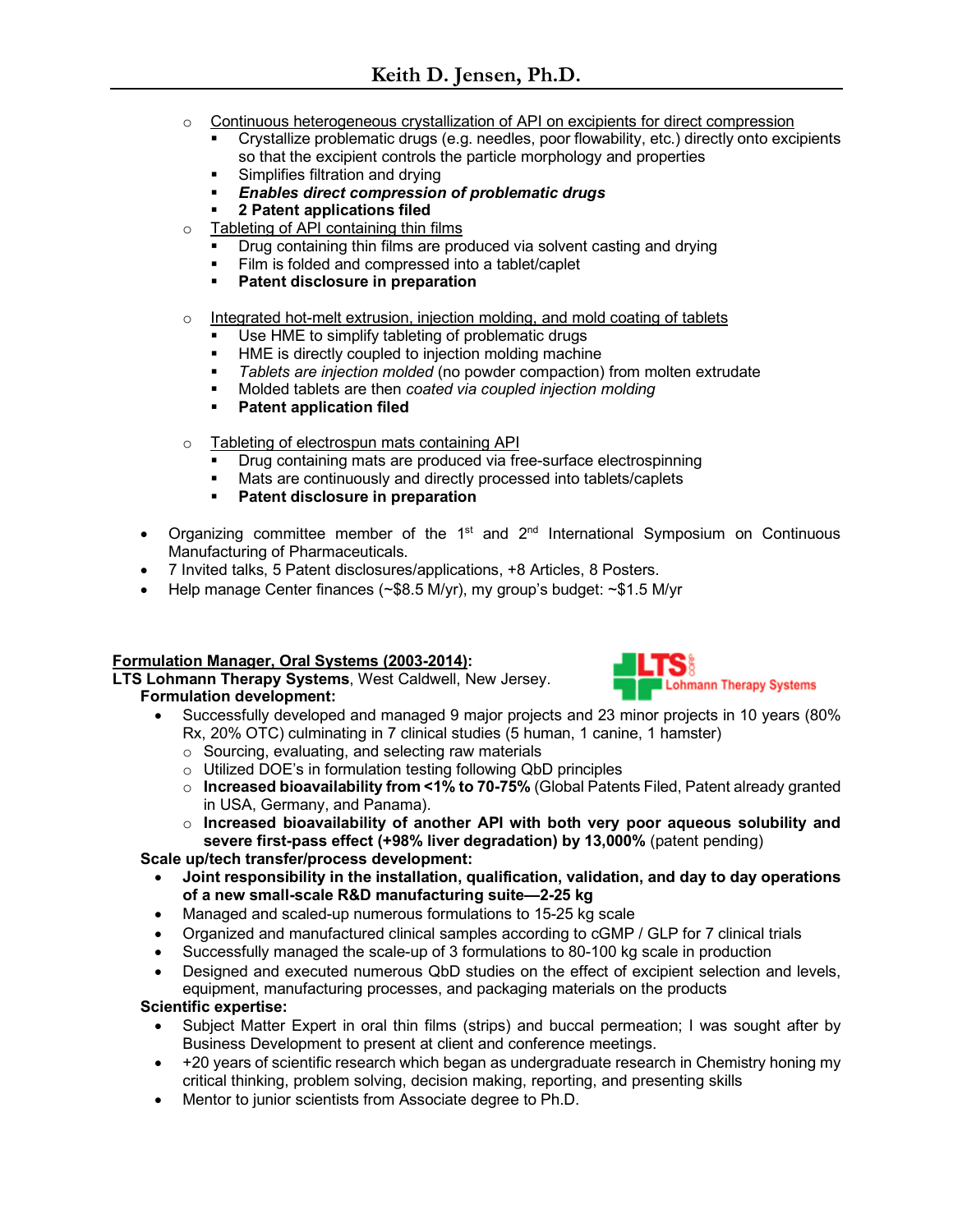#### **Leadership/Management experience:**

- Responsibilities continuously increased from when I joined as a Ph.D. scientist, to complete management of cross-functional teams in complex and rapidly changing programs
- Primary contact for clients concerning all project aspects
- Mentored and developed a formulation group; the Ph.D. scientist reporting to me was promoted to my level in 1½ years
- Strategic thinker and collaborator responsible for the development and complete projects
- Responsible for risk evaluation and management of lead formulations as well as root cause analysis of formulation and manufacturing process problems

#### **Analytical/in vitro testing:**

- Broad background in analytical chemistry and separation sciences
- Expertise in many forms of microscopy, numerous separation techniques, and spectroscopic determinations. Experience with rheometry, DMA, DSC, and laser light scattering (more info online: Internet CV-Techniques)
- Designed and executed *in vitro* permeation studies using artificial membranes, *ex vivo* animal tissue, and cell culture generated "buccal tissue"

#### **Compliance:**

- Primary responsibility for CMC section and author of all formulation sections in 7 IMPD/IND's
- Authored numerous SOP's, GXP batch records, stability protocols, and technical reports complying with ICH, FDA, and EMA guidelines

UNIVERSITY OF UTAH COLLEGE OF PHARMACY

# *Education*

**Ph.D. in Pharmaceutics and Pharmaceutical Chemistry:** University of Utah

**Honors Bachelor of Science in Chemistry (Minor in German):** University of Utah

**Summer Study Abroad (German)**: Technische Universität Braunschweig, Germany

## *Awards*

- First author of paper receiving the AAPS PharmSci & AAPS PharmSciTech Outstanding Use of Technology Award
- Walter F. Enz Award in Pharmaceutics from Pharmacia & Upjohn
- Nagai Foundation Tokyo CRS Graduate Student Award
- American Foundation of Pharmaceutical Education Pre-Doctoral Fellowship
- NIH Biological Chemistry Training Fellowship
- Higuchi Fellowship in Pharmaceutics
- Walter D. and Grace Bonner Memorial Award in Chemistry
- Leon Watters Memorial Award for achievement in Chemistry
- University of Utah Liberal Education Study Abroad Scholarship
- Leon Watters Memorial Award for achievement in Chemistry
- University of Utah Chemistry Department Four-Year Scholarship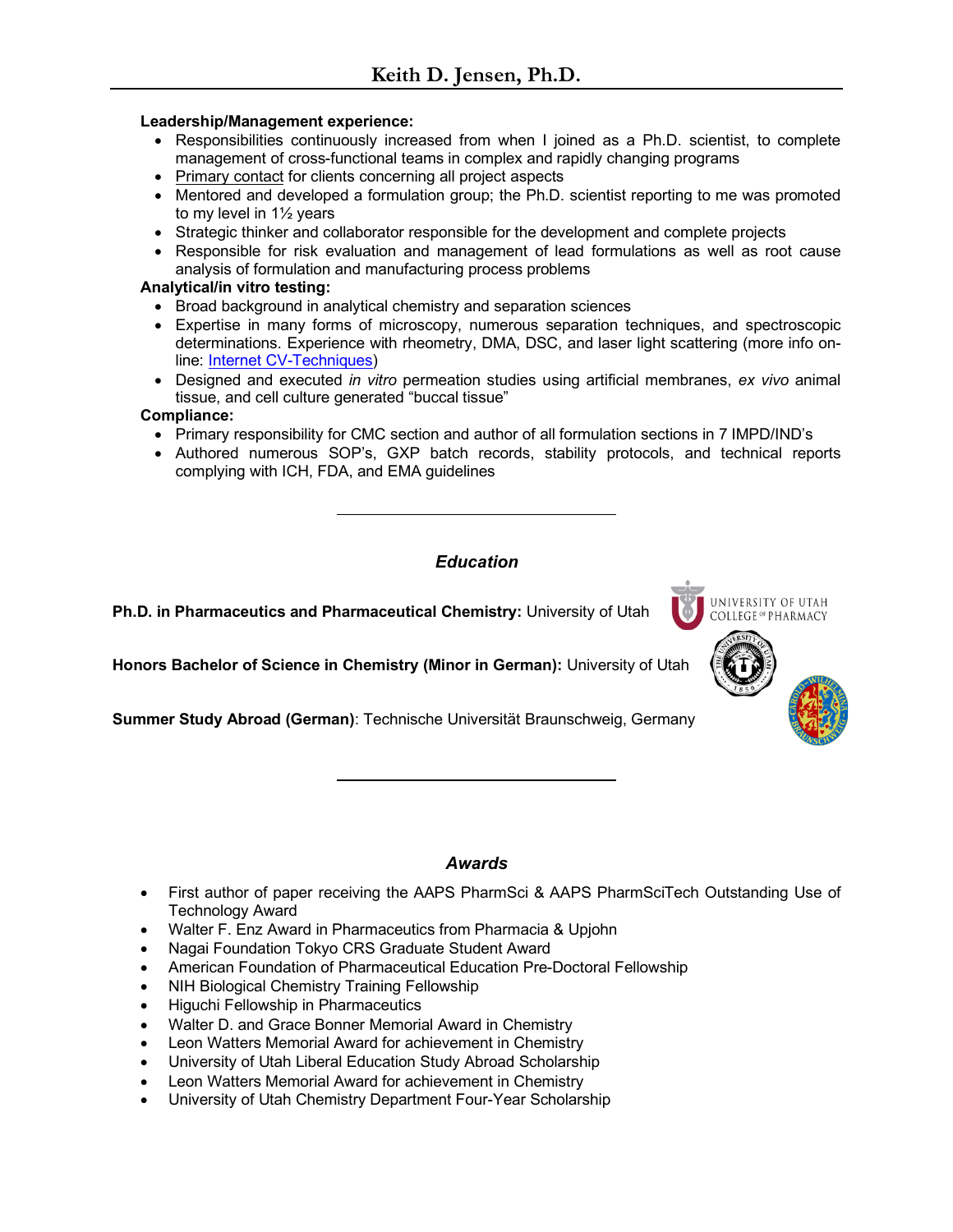#### *Skills*

- **Scientific, Problem Solving, and Goal Orientated:** a broad and thorough knowledge and experience in pharmaceutical product research and development gained through innovative research at MIT with the world leaders in continuous manufacturing and developing numerous oral solid dosage products. This has honed my ability to dissect large problems into precise objectives. These objectives were systematically explored to reach solutions and improve formulations resulting in robust formulation, processes, and products.
- **Leadership, Collaboration, and Teamwork:** at MIT I mentored and directed a large group of Engineers and Post-docs (8 direct reports, 5 indirect reports) as well as informal mentoring of graduate students and interns. At LTS, I led a team which ranged from members having an associate's degree to a Ph.D. I was able to prepare the Ph.D. to be promoted to manager in 1½ years. I progressed to become the project manager of various internal and external teams for projects and work organizations, an organizer, and a leader of partner teams to complete projects. I also have prior experience as a teaching assistant, mentor to two graduate students, and collaborations with widely varying people in commercial, academic, and religious environments.
- **Oral and Written Communication:** authored/coauthored/presented many patent disclosure/ applications, journal articles, several CMC sections of IMPDs, a Ph.D. dissertation, a Senior Honors Thesis, numerous abstracts, many SOPs, monthly reports, and numerous oral presentations to partner companies, seminars, and group meetings.

## *Professional Affiliations and Honor Societies*

- American Association of Pharmaceutical Scientists
- Controlled Release Society
- American Institute of Chemical Engineers
- American Chemical Society
- Phi Kappa Phi
- Phi Beta Kappa
- Delta Phi Alpha
- Sigma Xi, The Scientific Research Society

## *Patents*

- 1. Patent disclosure on continuous crystallization for tableting on excipients *(actual title withheld until publication).* Nima Yazdan Panah, Jelena Stojakovic, Keith D. Jensen, Allan S. Myerson, Bernhardt L. Trout. (Provisional patent application submitted to USPTO).
- 2. Pharmaceutical Tablet Coating Process by Injection Molding Process Technology. Vibha Puri, Parind M. Desai, Keith D. Jensen, David Brancazio, Eranda Harinath, Alex R. Martinez, Jung-Hoon Chun, Richard D. Braatz, Allan S. Myerson, Bernhardt L. Trout. US Patent Application: 20170354609, (June 12, 2017).
- 3. *Methods and Systems for Continuous Heterogeneous Crystallization.* Bernahrdt L. Trout, Allan S. Myerson, Siva R. K. Perala, Christopher J. Testa, Keith D. Jensen. US Patent Application: 20160279246, (Feb. 26, 2016).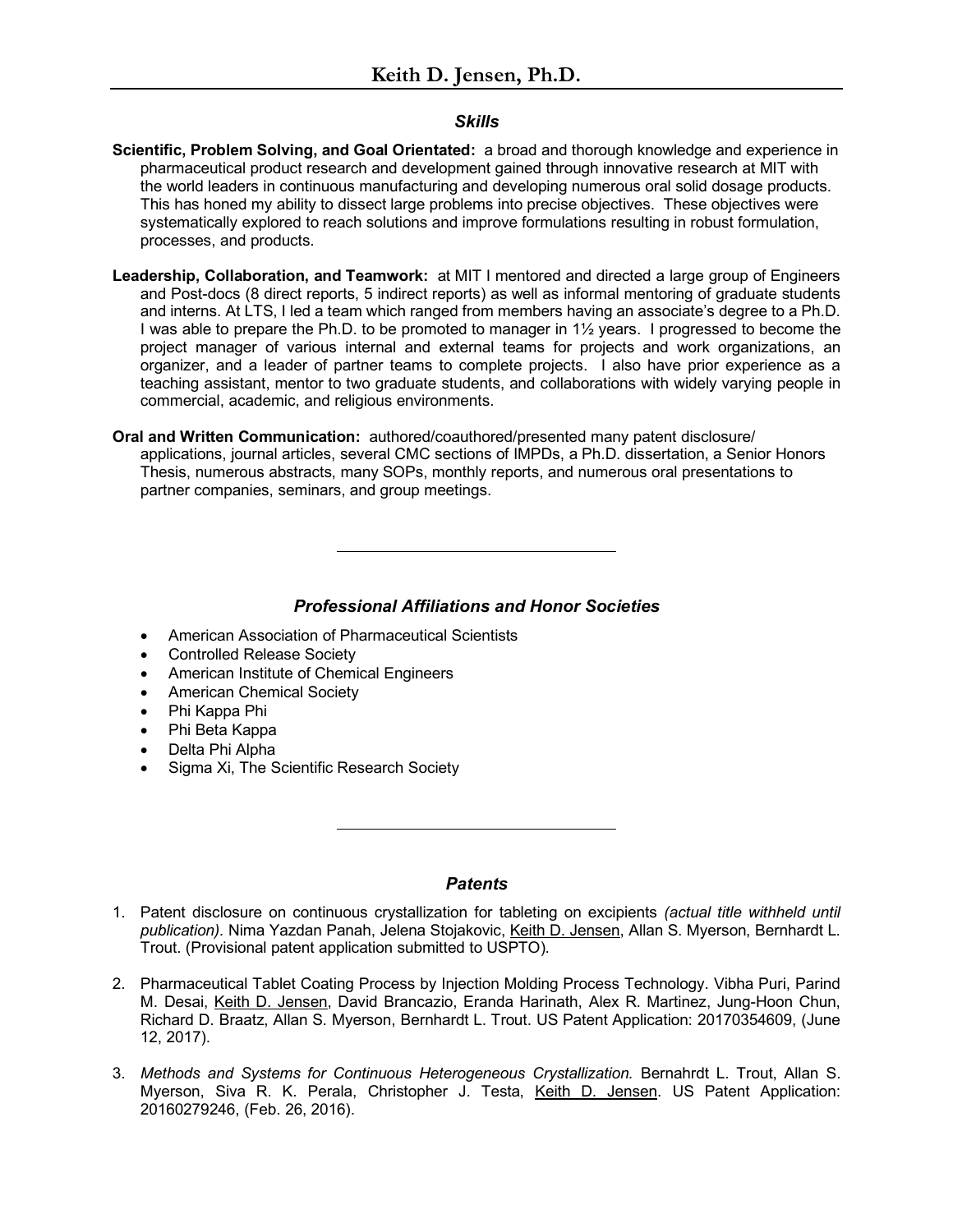- 4. *Transmucosal Administration System for a Pharmaceutical Drug*. Markus Krumme, Keith Jensen, Judith Dubach-Powell, Rudolf Hausmann. US Patent Application 20140377312 (January 17, 2013). (Link to patent abstract)
- 5. *Wafer Comprising Steroid Hormones.* Markus Krumme, Albert Radlmaier, Sascha General, Michael Dittgen, and Keith Jensen. US Patent Number 9,763,960 (October 5, 2006). The patent has already been granted in the USA, Germany, and Panama, patents were globally filed. (Link to patent abstract)
- 6. *Dry, Redispersible, Biodegradable Latexes for Use as MRI Imaging Agents and Drug Carriers.* Peter J. Tarcha, Ronald Morgan, and Keith D. Jensen. Patent Disclosure #19631 assigned to Abbott Laboratories (1997).

## *Publications*

- 1. *Regulatory Perspectives on Continuous Pharmaceutical Manufacturing: Moving from Theory to Practice*. Moheb M. Nasr, Markus Krumme, Yoshihiro Matsuda, Bernhardt L. Trout, Clive Badman, Salvatore Mascia, Charles Cooney, Keith D. Jensen, Alastair Florence, Craig Johnson, Konstantin Konstantinov, and Sau (Larry) Lee. *Journal of Pharmaceutical Sciences.* **106** (2017) 3199-3206. (Link)
- 2. *End-to-End Continuous Manufacturing: Integration of Unit Operations* (book chapter) in *Continuous Manufacturing of Pharmaceuticals (Advances in Pharmaceutical Technology)*. Richard Lakerveld, Patrick L. Heider, Keith D. Jensen, Richard D. Braatz, Klavs F. Jensen, Allan S. Myerson, and Bernhardt L. Trout. Editors: P. Kleinebudde, J. Khinast, J. Rantanen. John Wiley & Sons, Hoboken, NJ, pp. 447-483. (Sept, 2017). (Link to Chapter)
- 3. *Continuous Heterogeneous Crystallization on Excipient Surfaces*. Nima Yazdanpanah, Christopher J. Testa, Siva R. K. Perala, Keith D. Jensen, Allan S. Myerson, Bernahrdt L. Trout. *Crystal Growth & Design*, *17* (6), (2017) 3321–3330. (Link)
- 4. *Development of Maltodextrin Based Immediate Release Tablets using an Integrated Twin-Screw Hot Melt Extrusion and Injection Molding Continuous Manufacturing Process.* Vibha Puri, David Brancazio, Parind Desai, Eranda Harinath, Alex Martinez, Keith D. Jensen, Jung-Hoon Chun, Richard D. Braatz, Allan S. Myerson, Bernhardt L. Trout. *Journal of Pharmaceutical Sciences.* **106** (2017) 3328-3336. (Link)
- 5. *Water-soluble Placebo Polymer Thin Films for Continuous Manufacturing of Tablets*. Aishuang Xiang, Hannah K. Fitch, Emily A. Alden, Keith D. Jensen, Allan S. Myerson, Bernhardt L Trout. (Submitted).
- 6. *Dimensional Stability and Product Robustness of Injection Molded Maltodextrin Based Griseofulvin Tablets*. Parind Desai, Vibha Puri, Keith D. Jensen, Jung-Hoon Chun, Allan S. Myerson, Bernhardt L. Trout. *International Journal of Pharmaceutics.* **531** (1), (2017) 332-342. (Link)
- 7. *Tablet Coating by Injection Molding Technology--Optimization of Coating Formulation Attributes and Coating Process Parameters.* Parind Desai, Vibha Puri, Keith D. Jensen, Jung-Hoon Chun, Allan S. Myerson, Bernhardt L. Trout. *European Journal of Pharmaceutics and Biopharmaceutics*, **122** (2017) 25-36. (Link)
- 8. *Confocal Microscopy Studies of a Model Oligoribonucleotide HIV Inhibitor*. Robyn M. Hyde, Keith Jensen, Jindrich Kopecek, and Arthur D. Broom. *Nucleosides, Nucleotides, and Nucleic Acids*, **24** (2005) 1875–1884. (Link)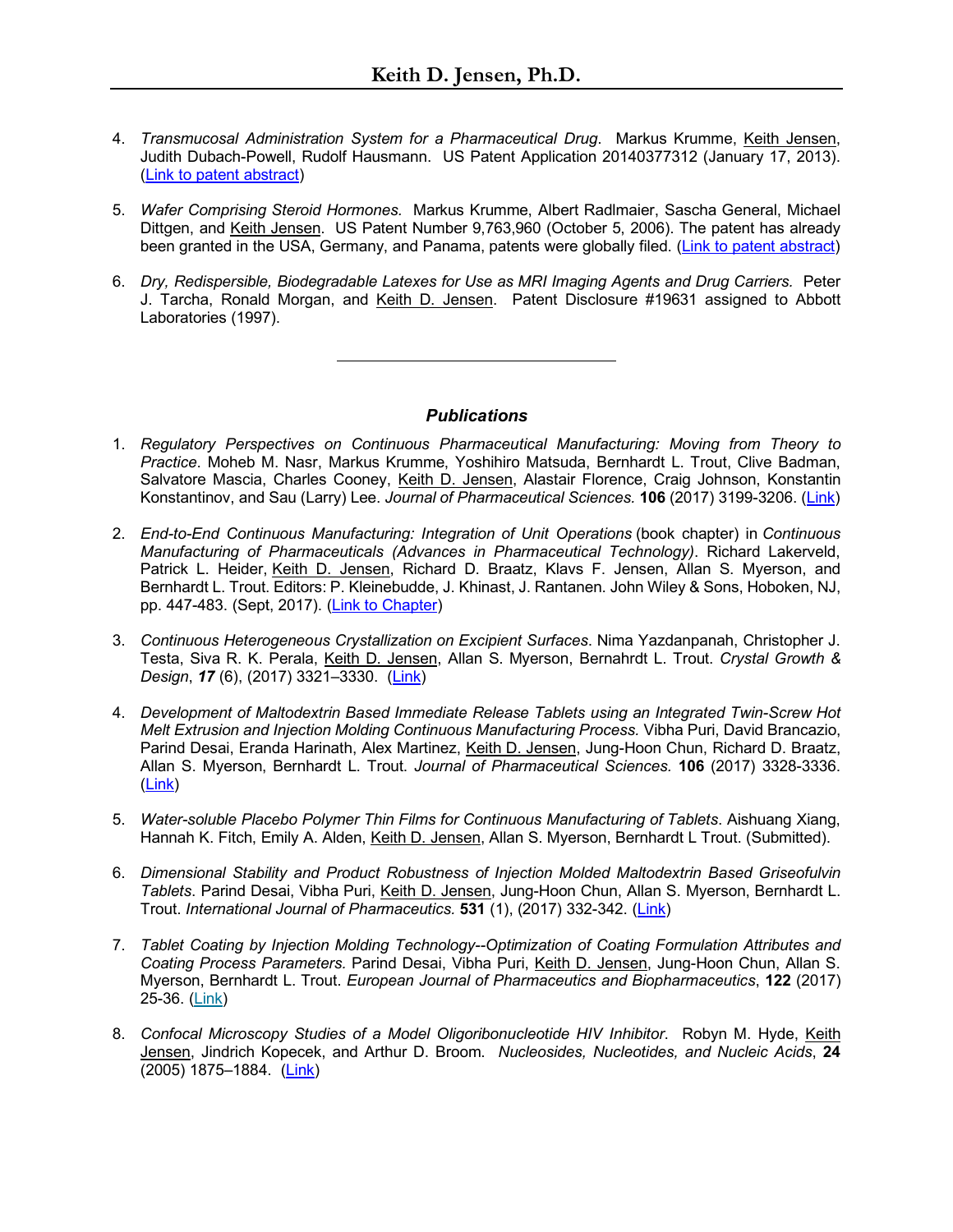- 9. *Subcellular Trafficking of HPMA Copolymer-Tat Conjugates in Human Ovarian Carcinoma Cells*. Aparna Nori, Keith D. Jensen, Monica Tijerina, Pavla Kopeckova, Jindrich Kopecek. *Journal of Controlled Release,* **91** (1-2), (2003) 53-59. (Link)
- 10. *Cytoplasmic Delivery and Nuclear Targeting of Synthetic Macromolecules*. Keith D. Jensen, Aparna Nori, Monica Tijerina, Pavla Kopeckova, and Jindrich Kopecek. *Journal of Controlled Release,* **87** (1- 3), (2003) 89-105. (Link)
- 11. *TAT-Conjugated Synthetic Macromolecules Facilitate Cytoplasmic Drug Delivery to Human Ovarian Carcinoma Cells*. *Cells.* Aparna Nori, Keith D. Jensen, Monica Tijerina, Pavla Kopeckova, and Jindrich Kopecek. *Bioconjugate Chemistry*, **14** (1), (2003) 44-50. (Link)
- 12. *Antisense Oligonucleotides Delivered to the Lysosome Escape and Actively Inhibit the Hepatitis B Virus.* Keith D. Jensen, Pavla Kopeckova, and Jindrich Kopecek. *Bioconjugate Chemistry,* **13**, (5), (2002) 975-984. (Link) **Selected as cover article.**
- 13. *The Internalization and Fate of HPMA Copolymers and Antisense-HPMA Copolymer Conjugates in Hep G2 Cells.* Keith D. Jensen. Dissertation for Ph.D. in Pharmaceutics and Pharmaceutical Chemistry, University of Utah, August 2002. (Link to Abstract)
- 14. *The Cytoplasmic Escape and Nuclear Accumulation of Endocytosed and Microinjected HPMA Copolymers and a Basic Kinetic Study in Hep G2 Cells.* Keith D. Jensen, Pavla Kopeckova, John H. B. Bridge, and Jindrich Kopecek. *AAPS PharmSci*, **3** (4), (2001) article 32. (Link) **Article awarded the** *AAPS Manuscript Award for Outstanding Use of Technology***.**
- 15. *The Influence of Cytotoxicity of Macromolecules and of VEGF Gene Modulated Vascular Permeability on the Enhanced Permeability and Retention Effect in Resistant Solid Tumors.* Tamara Minko, Pavla Kopeckova, Vitaliy Poxharov, Keith D. Jensen, and Jindrich Kopecek. *Pharmaceutical Research*, **17**, (2000) 505-514. (Link)
- 16. *High Speed Particle Separation and Steric Inversion in Thin Flow Field-flow Fractionation Channels.* Keith D. Jensen, S. Kim R. Williams, and J. Calvin Giddings. *Journal of Chromatography A*, **746** (1996) 137-145. (Link)
- 17. *Field-flow Fractionation in the Hyperlayer Inversion Region*. Keith D. Jensen. Senior Thesis for the Honors Degree of Bachelor of Science in Chemistry, University of Utah, August 1993. (Link to Abstract)

## *Presentations/Posters*

- 1. *Advances in Drug Development and Continuous Processing*. Keith D. Jensen. Invited oral presentation at the Tokyo Institute of Technology, Yokohama Campus, Japan. March 12, 2019.
- *2. Continuous Manufacturing of Tablets via Hot-Melt Extrusion and Coupled Injection Molding.* Keith D. Jensen. Invited keynote address at the International Conference on Drug Printing & Drug delivery Technology, University of Toyama, Toyama, Japan. March 15, 2019.
- *3. Three Strategies for Drug Delivery and Continuous Manufacturing*. Keith D. Jensen. Invited oral presentation at Sichuan Univeristy, Chengdu, China. April 1, 2019.
- 4. *Continuous Processing Technologies Applied in Drug Substance Development Crystallization and Drying*. Nima Yazdanpanah, Jelena Stojakovic, Keith Jensen, Allan Myerson, Bernhardt Trout. Paper presented at the 2017 Annual Meeting of AIChE in Minneapolis, MN, Nov. 1, 2017.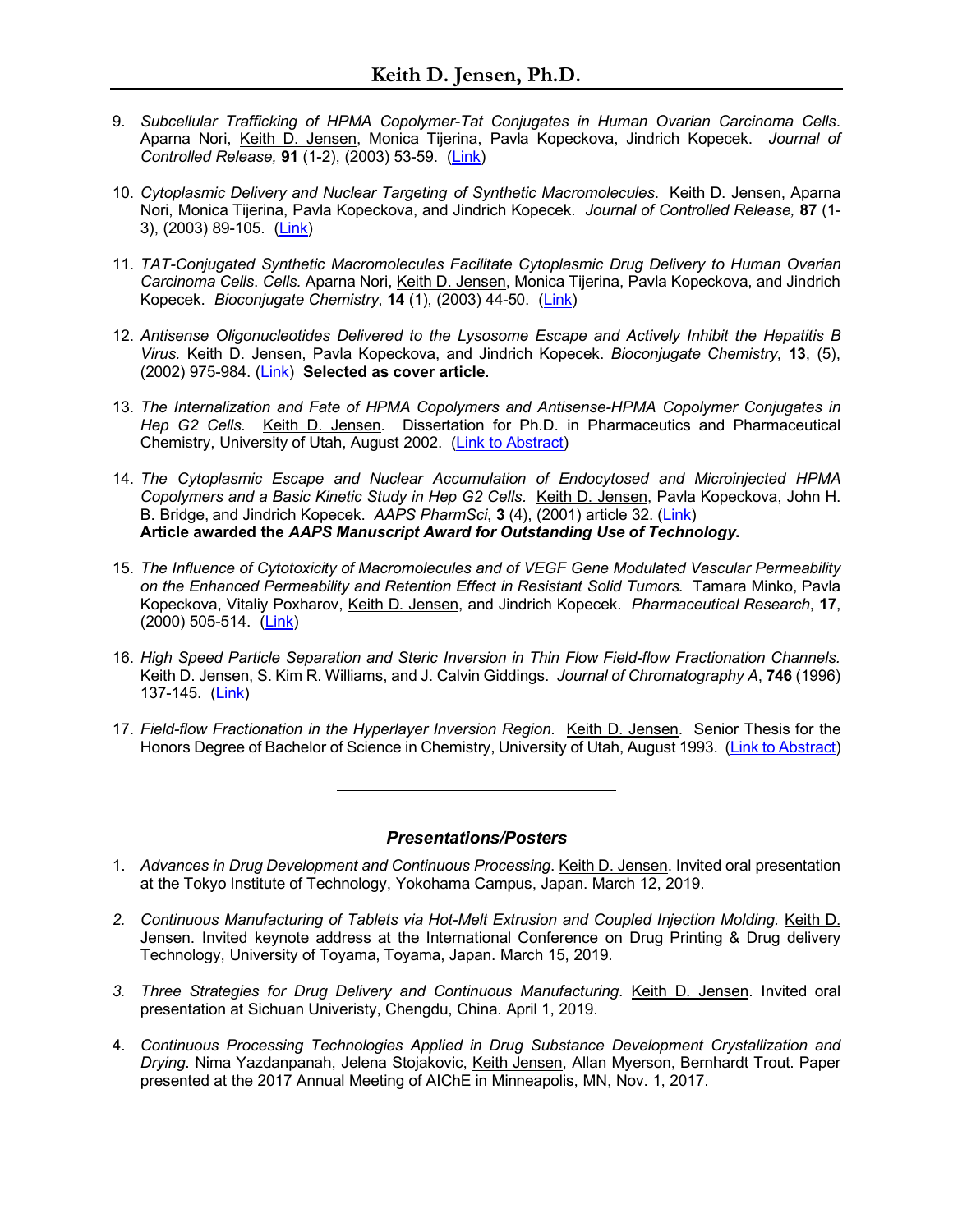- 5. *Innovations & Breakthroughs in Continuous Crystallization Processing*. Keith D. Jensen. Invited Oral Presentation at the Commercializing Continuous Manufacturing in Pharma. Boston, Massachusetts, Jan. 30-Feb 1, 2017.
- 6. *Tablet Coating by Injection Molding Technology*. Parind M. Desai, Vibha Puri, David Brancazio, Alex R. Martinez, Jeremy E. Hartman, Keith D. Jensen, Eranda Harinath, Richard D. Braatz, Jung-Hoon, Chun, Allan S. Myerson, Bernhardt L Trout. 2016 Annual Meeting of the American Association of Pharmaceutical Scientists, Denver, Colorado, November 13-17, 2016, Abstract # 22W0100.
- 7. *Dimensional Stability of Injection Molded Maltodextrin Based Griseofulvin Tablets*. Parind M. Desai, Rachael C. Hogan, David Brancazio, Jeremy E. Hartman, Vibha Puri, Keith D. Jensen, Jung-Hoon, Chun, Allan S. Myerson, Bernhardt L Trout. 2016 Annual Meeting of the American Association of Pharmaceutical Scientists, Denver, Colorado, November 13-17, 2016, Abstract # 22M0200.
- 8. *Water-soluble Placebo Polymer Thin Films for Continuous Manufacturing of Tablets*. Aishuang Xiang, Keith D. Jensen, Hannah K. Fitch, Allan S. Myerson, Bernhardt L Trout. 2015 Annual Meeting of the American Association of Pharmaceutical Scientists, Orlando, Florida, October 25-29, 2015, Abstract #W5317.
- 9. *Development of Immediate Release Tablets by Integrated Hot Melt Extrusion and Injection Molding Process Technology: A Potential Platform for Continuous Pharmaceutical Manufacturing*. Vibha Puri, David Brancazio, Keith D. Jensen, Jung-Hoon Chun, Allan S. Myerson, Bernhardt L. Trout. 2015 Annual Meeting of the American Association of Pharmaceutical Scientists, Orlando, Florida, October 25-29, 2015, Poster #W4179.
- 10. *Continuous Heterogeneous Crystallization of Active Pharmaceutical Ingredients on Excipient Surfaces*. Christopher J. Testa, Siva R. K. Perala, Keith D. Jensen, Bernahrdt L. Trout, Allan S. Myerson. 2015 Annual Meeting of the American Association of Pharmaceutical Scientists, Orlando, Florida, October 25-29, 2015, Abstract #W5295.
- 11. *Three Aspects of Modernizing Pharmaceutical Product Manufacturing: Continuous, QbD, and PAT.*  Keith D. Jensen. Invited Oral Presentation at the Seventh pan-European Science Conference on QbD and PAT Sciences – Inventing Tomorrow's Development and Manufacturing. Graz, Austria, May 18- 19, 2015.
- 12. *Continuous Manufacturing and Its Implementation into the Pharmaceutical Industry: An Academic*  Perspective. Keith D. Jensen. Invited Oral Presentation at the 50<sup>th</sup> AAPS Arden Conference on Continuous Manufacturing of Solid Oral Drug Products, 2015. Baltimore, Maryland, March 16-18.
- 13. *Continuous Manufacturing: The Bridge to the Future?* Keith D. Jensen. Invited Oral Presentation at the strategy& Pharma Executive Roundtable 2014, Frankfurt, Germany, September 25, 2014.
- 14. *Continuous Downstream Manufacturing via Free-surface Electrospinning*. Indrani Bhattacharyya, Rachael C. Hogan, Keith D. Jensen, Gregory C. Rutledge. 1<sup>st</sup> International Symposium on Continuous Manufacturing of Pharmaceuticals, MIT, Cambridge, Massachusetts, May 20-21, 2014.
- 15. *Advantages of Oral Thin Film Strips*. Keith D. Jensen. Invited Oral Presentation at the Thirteenth Annual Drug Delivery Partnerships, Las Vegas, NV, Jan 21-23, 2009.
- 16. *Cytoplasmic Delivery and Nuclear Targeting of Synthetic Macromolecules*. Aparna Nori, Monica Tijerina, Keith D. Jensen, Pavla Kopeckova, and Jindrich Kopecek. Seventh European Symposium on Controlled Drug Delivery, Noordwijk ann Zee, Netherlands, April 3-5, 2002, *Proceedings*, p. 31
- 17. *Cytoplasmic Delivery and Nuclear Targeting of HPMA Copolymer-TAT Conjugates to Human Ovarian Carcinoma Cells.* Aparna Nori, Keith D. Jensen, Monica Tijerina, Pavla Kopeckova, and Jindrich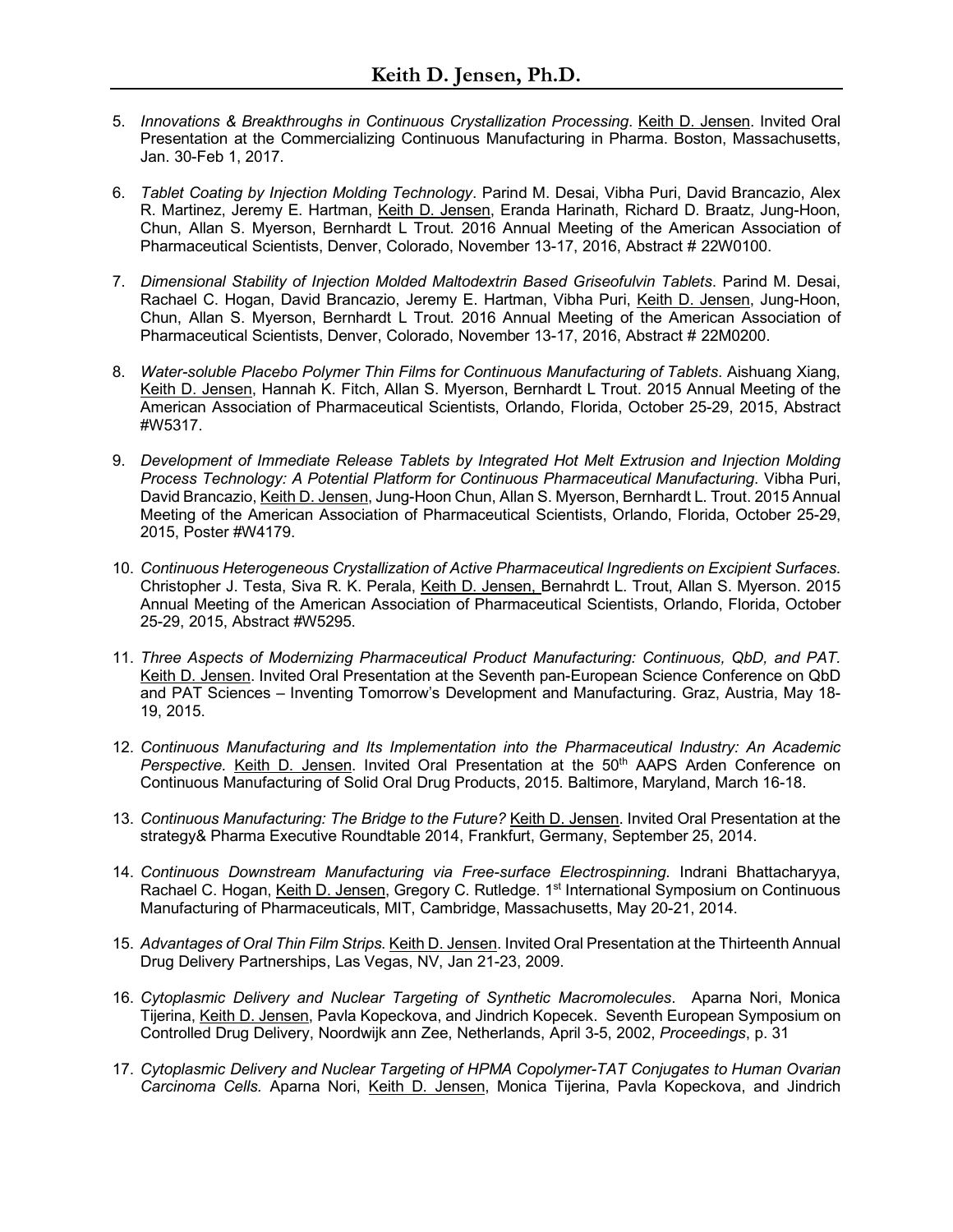Kopecek. 28th International Symposium on Controlled Release of Bioactive Materials, San Diego, California, June 23-27, 2001, Abstract #6122.

- 18. *The Influence of Cytotoxicity of Macromolecules on the EPR Effect in Resistant Solid Tumors.* Pavla Kopeckova, Tamara Minko, Keith D. Jensen, and Jindrich Kopecek. Fourth International Symposium on Polymer Therapeutics, London, England, January 5-7, 2000, *Programme and Proceedings*, p. 53
- 19. *Studying the Fate of Antisense Oligonucleotide/Polymer Conjugates Targeted to Hep G2 Cells*. Keith D. Jensen, Pavla Kopeckova, and Jindrich Kopecek. 14<sup>th</sup> Annual Meeting of the American Association of Pharmaceutical Scientists, New Orleans, Louisiana, November 14-18, 1999, *AAPS PharmSci,* **1** (4) Abstract #4099.
- 20. *Study of the Internalization and Subcellular Trafficking of Model Antisense Compounds in Hep G2 Cells*. Keith D. Jensen, Pavla Kopeckova, and Jindrich Kopecek. 25<sup>th</sup> International Symposium on Controlled Release of Bioactive Materials, Las Vegas, Nevada, June 21-24, 1998, *Proceedings*, pp. 352-353, Abstract #5009.
- 21. *A Hepatocyte Targeted Antisense Oligonucleotide Delivery System Using Copolymers of N-(2- Hydroxypropyl)Methacrylamide*. Keith D. Jensen, Pavla Kopeckova, and Jindrich Kopecek. 12th Annual Meeting of the American Association of Pharmaceutical Scientists, Boston, Massachusetts, November 2-6, 1997, *Pharm. Res*., **14** (11 supplement), S-55, Abstract #1169.
- 22. *Aspects in the Development of Polyanhydride Sustained Drug Delivery Devices.* Keith D. Jensen, Peter Tarcha, Youqin Tian, Dennis Stephens, H.C. Chang, Shen Chen, and Luk Li. Center for Biopolymers at Interfaces Semi-Annual Business Meeting, Salt Lake City, Utah, September 22-24, 1996, Abstract #18.
- *23. Steric Inversion and High Speed Crossflow Field-flow Fractionation Analysis.* Keith D. Jensen, S. Kim Ratanathanawongs, and J. Calvin Giddings. Fifth International Symposium on Field-flow Fractionation, Park City, Utah, July 10-12, 1995, *Proceedings*.
- 24. *Lowering the Steric Transition Diameter and Fast Separations in Field-flow Fractionation*. Keith D. Jensen, S. Kim Ratanathanawongs, and J. Calvin Giddings. Seventh National Conference on Undergraduate Research, University of Utah, April, 1993, *Proceedings*.
- 25. *Field-flow Fractionation of Particles in the Steric Inversion Region*. Keith D. Jensen, S. Kim Ratanathanawongs, and J. Calvin Giddings. Sixth National Conference on Undergraduate Research, University of Minnesota, Minneapolis, Minnesota, March 26-28 1992, *Proceedings*, Abstract #992.
- 26. Manipulation of the Steric Transition Diameter in Flow FFF. Keith D. Jensen, S. Kim Ratanathanawongs, and J. Calvin Giddings. Third International Symposium on Field-flow Fractionation, Park City, Utah, October, 1992, *Proceedings*.

# *Volunteer and Other Experience*

- Primary class teacher at my local church (Current)
- Numerous past responsibilities at local church
- Previous Boy Scout Assistant Scoutmaster
- Previous Head Start Volunteer
- Eagle Scout

# *Languages*